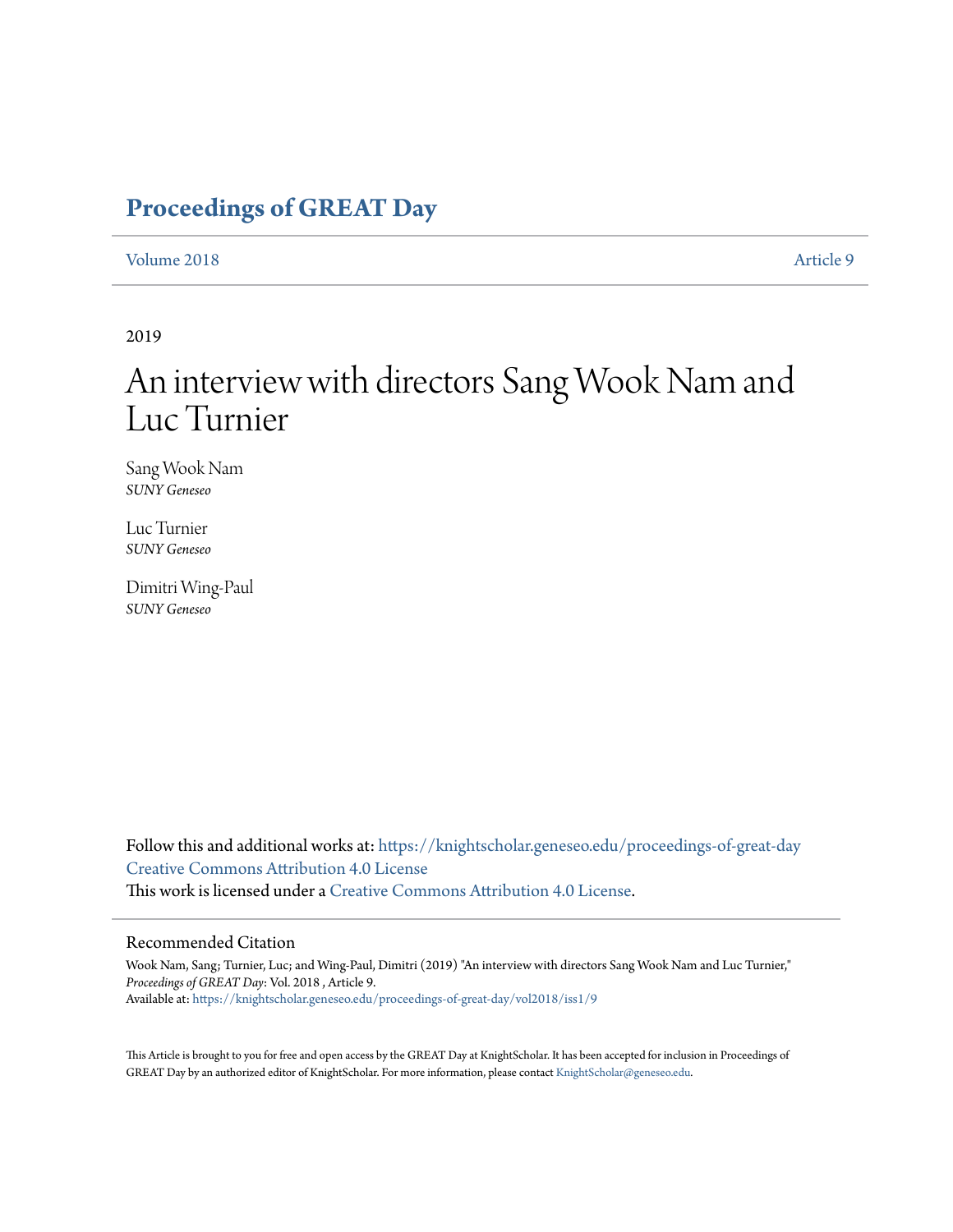# An interview with directors Sang Wook Nam and Luc Turnier

# Dimitri Wing-Paul

#### **Abstract**

*Mosquito Bites* is a short documentary of students from SUNY Geneseo. Students discussed the meanings of microagressions, examples of microaggressions and implications of those who are targeted, specifically towards marginalized groups. They also shared their experiences of microaggressions on campus. The documentary aims to spread more awareness about microaggressions and the effect. To access the video, please visit the online publication of *The Proceedings of GREAT Day*.

## **What inspired both of you to do this video?**

Sang Wook Nam: At first, I started because I had to film something for my class project. [To Luc] Have you taken a class with Lee Pierce?

Luc Turnier: I have not taken it, but I am going to take it next semester.

SWN: Professor Pierce said that I should submit something, and I was thinking, "Can I submit… can I make some kind of documentary film?" and then she was like, "There has not been any documentary film, so it will be really interesting to have one." That is how I decided to make a documentary film, but I needed at least one more person to help me out because I could not do everything by myself. So, I knew [Luc] was interested in filming, editing, and film making, basically. So, I asked him and he said, "Yeah let's do it," and then we started meeting up together for once a week at the beginning of the semester, and we talked about what we can do. We came up with different topics, but we ended up on this one.

## **PGD: What made you pick microaggressions?**

LT: We had a lot different iterations at first. At first, we were gonna do a short film. We were even gonna send it to a film festival before we really narrowed down to talk about microaggressions. Microaggressions are a thing on this campus that is seldom talked about. We have talked about microaggressions, and certain clubs address stuff like that. But when it comes to say the Asian community here at Geneseo, it is not really talked about a lot. So, we wanted to get a perspective that no one has actually even thought to look for. And S.K. being Korean, you know, was a perfect fit and I was actually really honored when he asked me if I wanted to help because he is like a film-making genius.

1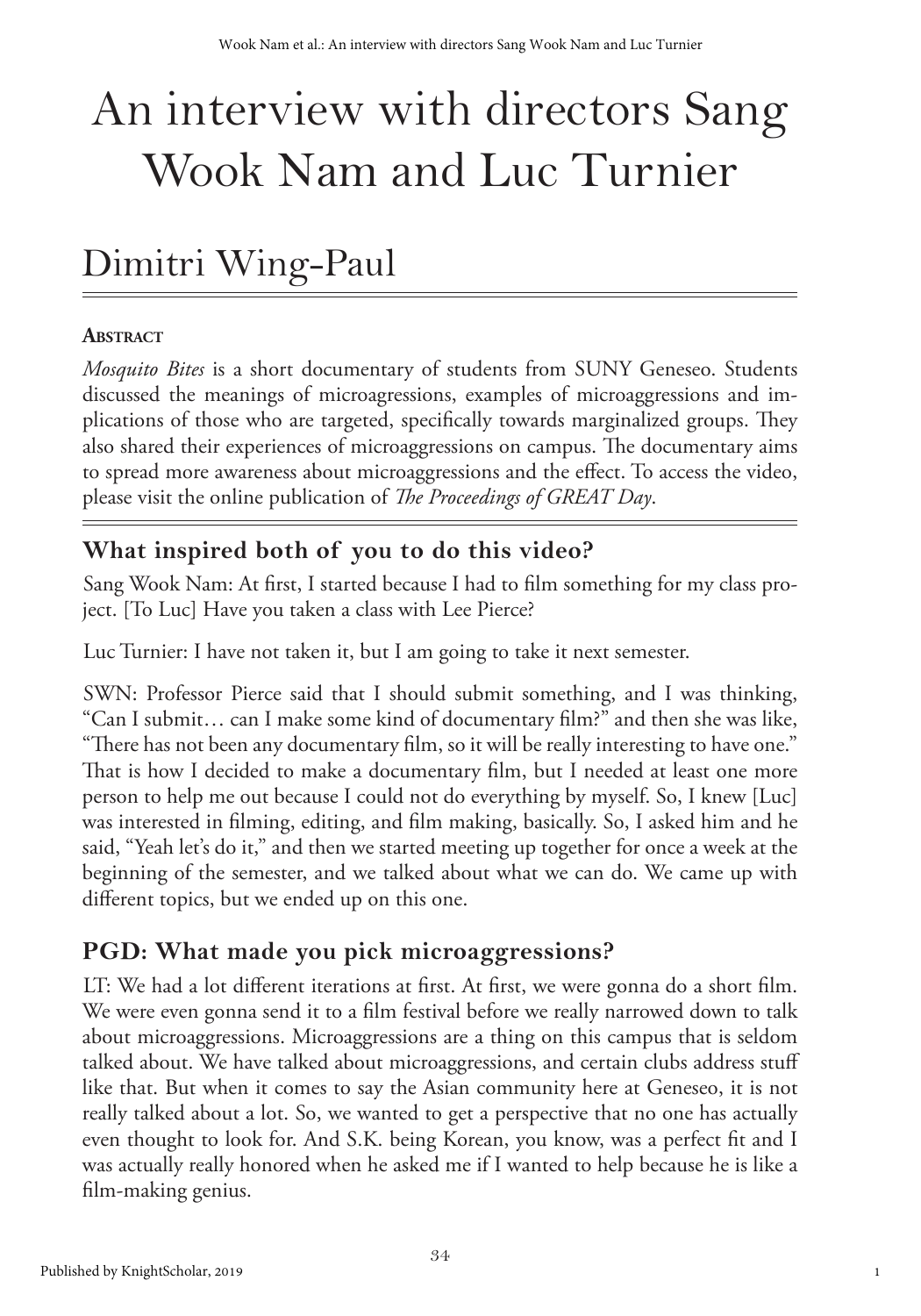SWN: Nah! I am okay. I am okay.

#### LT: He is really good!

SWN: Because I know many international students on this campus. I go to Chinese culture club, and I met many international students like Chinese American students or Japanese American students. One time, the Chinese culture club had a presentation about microaggressions, and some of the members of the Chinese culture club shared their story about what kind of microaggression they experienced and how they felt. Before I met them, I never thought that microaggressions were real. I honestly thought it was not a big deal, but that people get hurt easily. But then after hearing their stories, I realized how important and how serious this could become. So, that is why I wanted to start with microaggressions.

LT: Microaggressions are things that can be easily overlooked. I mean, microaggressions could be really passive aggressive and could be a small minute thing that any other person would be like, "Oh, that is just nothing and maybe they are just having a bad day or something." But it can be targeted, and it can be really hurtful if it is done in a really bad way.

#### **I actually watched the video and very much enjoyed it. I think that highlighting microaggressions is super important, especially going to a PWI [primarily white institution]. Some people may not be aware about microaggressions while some people are. Were the interviews planned, unplanned, or both?**

SWN: Some of them were planned. But in the beginning of the film, the people that we interviewed together were not planned. It was more like we went to the library and we went to different places to…

LT: Yeah, we went to Starbucks, we went to the library, and we just asked people, "Hey, is it okay to interview you?" and they were like, "Yes." Some people said, "No," but for the most part, people said, "Yes,"and we were able to get some good answers out of them. Yeah, but in the other hand, he was able to find some personal friends to talk to them and about their experiences.

SWN: Yes. Yes. So, those three people in the middle of the video—I was already planning to interview them because I wanted to hear different perspectives from international students, from Chinese American students, and from immigrants. So, I wanted to compare different types of people and how microaggressions differently, or something like that. So, about half of them were planned.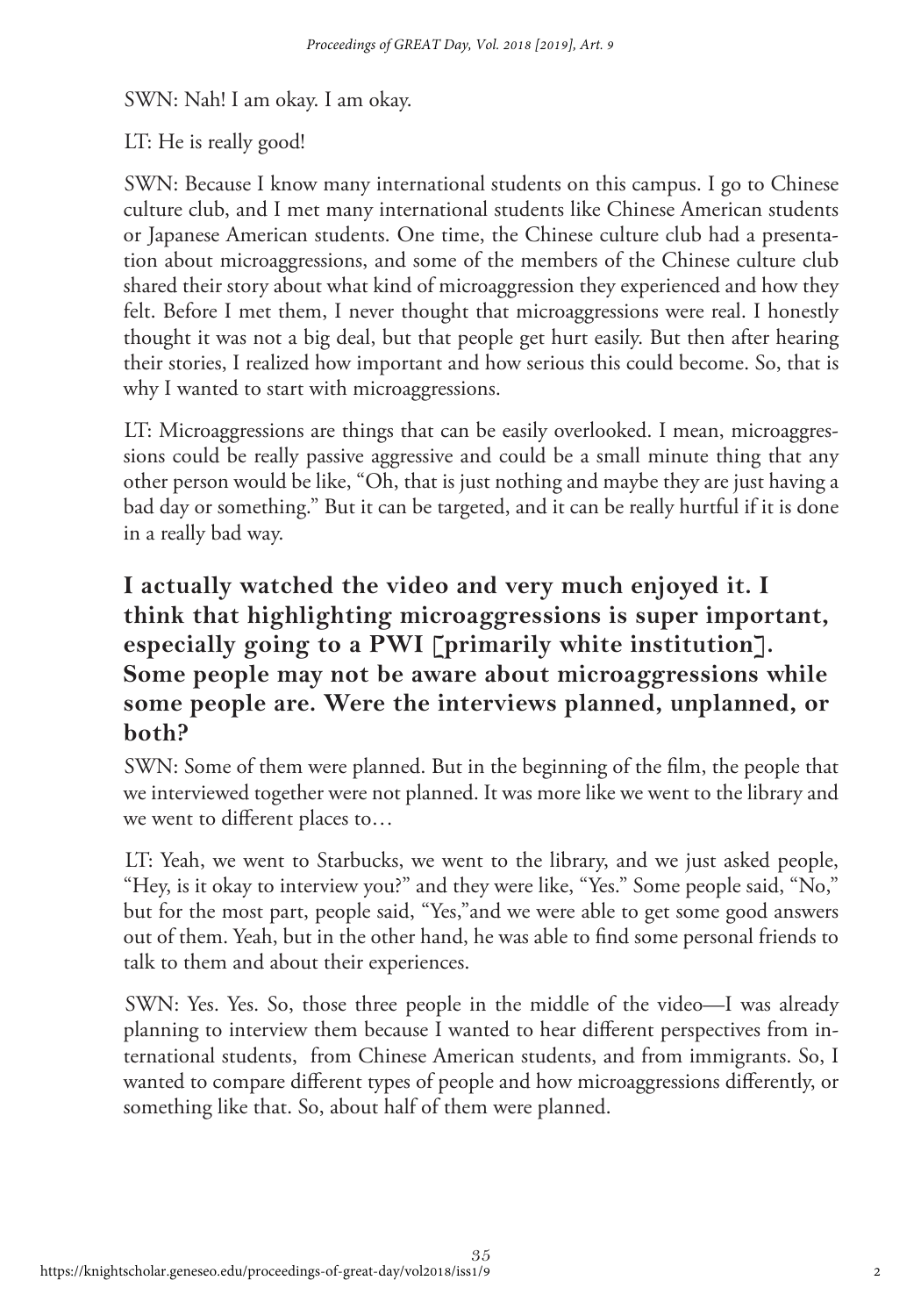# **PGD: What were your reactions when interviewing some of the people?**

LT: I was doing most of the interviews, especially for the random ones, and some of them I was actually kind of shocked. Some of them were like, "Oh, I don't really care. It is not that big of a deal." Some people were just kind of like whining or complaining. Some people really gave super in-depth answers about how they feel about microaggressions and how they affect people as a whole. So, I was genuinely surprised, especially from who they came from. It was actually a really nice surprise.

## **PGD: So, microaggressions are really prevalent in Geneseo. At the end of the video, one of the questions appeared, "How can microaggressions be stopped?" and there was a common theme such that majority of the interviewees said, "Education." Do you think that there are other ways to stop microaggressions? How can we educate people?**

SWN: I think, I think it just really a hard question to answer because it really depends on education but I do not think we can really… people cannot really control their environment and how other people were born in different areas, you know what I mean? It is really hard.

LT: Yeah.

SWN: Education is the key, but it is almost impossible to change in short periods of time. It is going to take a long time to spread this message: microaggressions exist. You know, people should care about their people's background or just be careful when they are talking.

LT: Some people really do not want to learn.

SWN: Yeah, we cannot control it.

LT: Education has a lot of different formulas and there are different ways to educate people. I feel like one of the best ways to educate people is just to have conversations, talk to people and have them ask you questions and answer them. But, people are not willing to have conversations, and people are not willing to talk about it. But if people are willing to have an open mind, because sometimes microaggressions can be unintentional but they happen still. Those people who may have just made a mistake and they just actually wanted to learn, we can definitely talk to them. The more people we talk to, the more we could spread the message.

## **PGD: How was the video presented at GREAT Day?**

SWN: So, we were assigned in one of the classrooms in Welles.

LT: Yeah.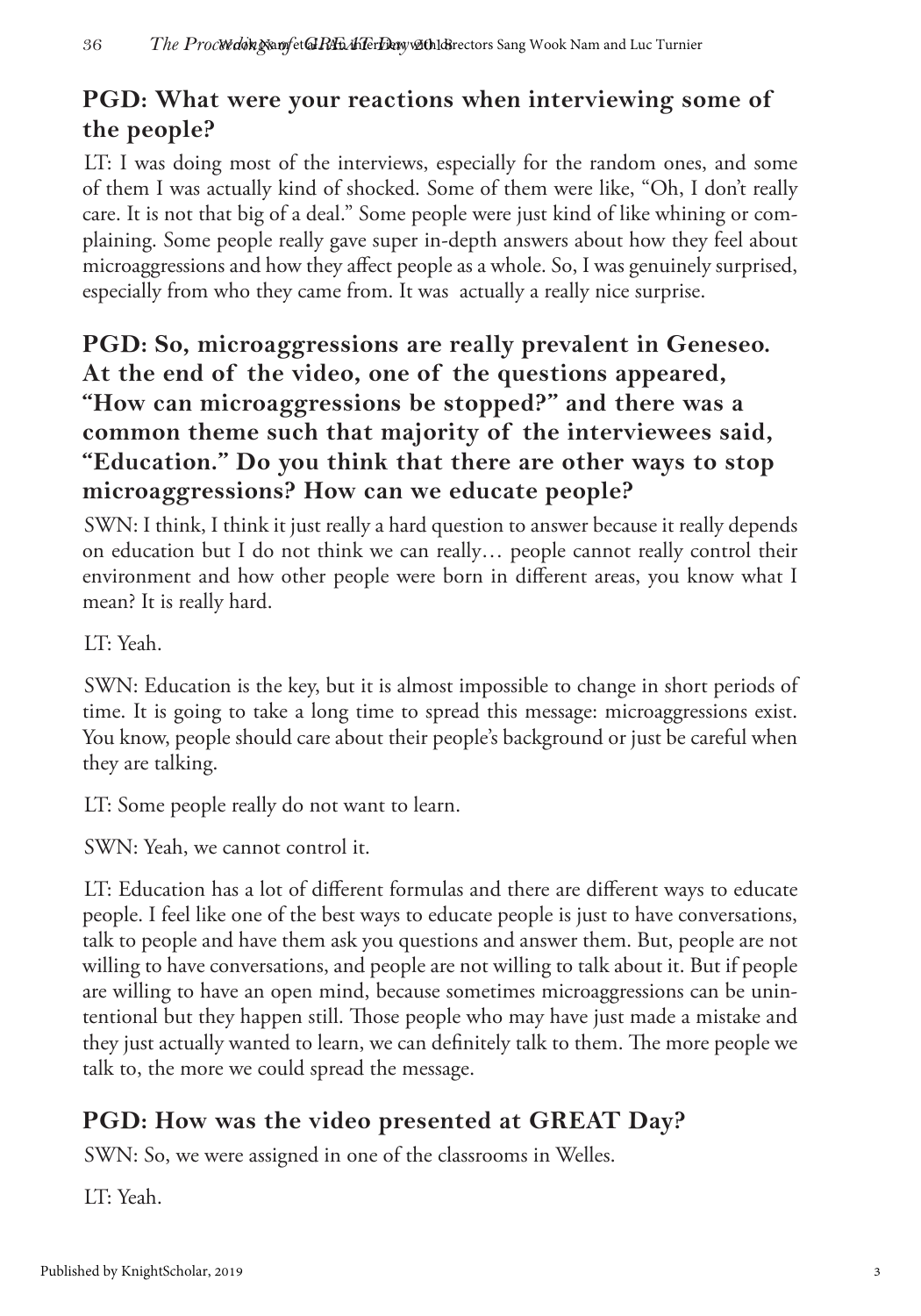SWN: And many people were there. We basically showed [it] to people through a projector, and I just told them what is the video going to be about. I just answered their questions after the video. Yeah, that is just about it, I think.

LT: There were a lot of people, too.

SWN: Yeah, there were a lot of people.

LT: Yeah, a lot of people were sharing too.

#### **PGD: What type of people were asking questions and making comments?**

LT: I think professors did.

SWN: Yeah professors did.

LT: I think professors were asking a lot of the questions.

SWN: They asked a lot of questions like, "How did they make this?" I think they basically asked many things about "How did we come up with this idea?" and "How did you film this?"

LT: It was kind of hard to remember what they asked at the top of our heads. But, I felt that a lot of the students who were there… I mean we go to like a liberal arts college and everyone was like, "Oh, yeah yeah, I already knew about this," or something like that. So, I feel like that is what contributed to students not asking a lot. I feel like professors really took the forefront. I feel like professors asked the most because they have a lot of power that students do not have. I could brush a student off, but I have to see a professor at least once or twice a week. So, that is why I feel that they really were engaged with it.

SWN: I think students were just watching the documentary film and they were like "Ooooh," and then after the film, they were like "Oooh!" [Laughs] Yeah, they were like that.

LT: You killed it with the graphics too!

SWN: Nah.

LT: I saw those graphics come out the screen, and I was like, "Ohhh, my, son." You had some after effects in there and I was like "Okay!"

SWN: Nah it's okay.

#### **PGD: Do you both remember any comments that stood out?**

LT: The people that we interviewed?

PGD: Yeah, or the day of the presentation as well.